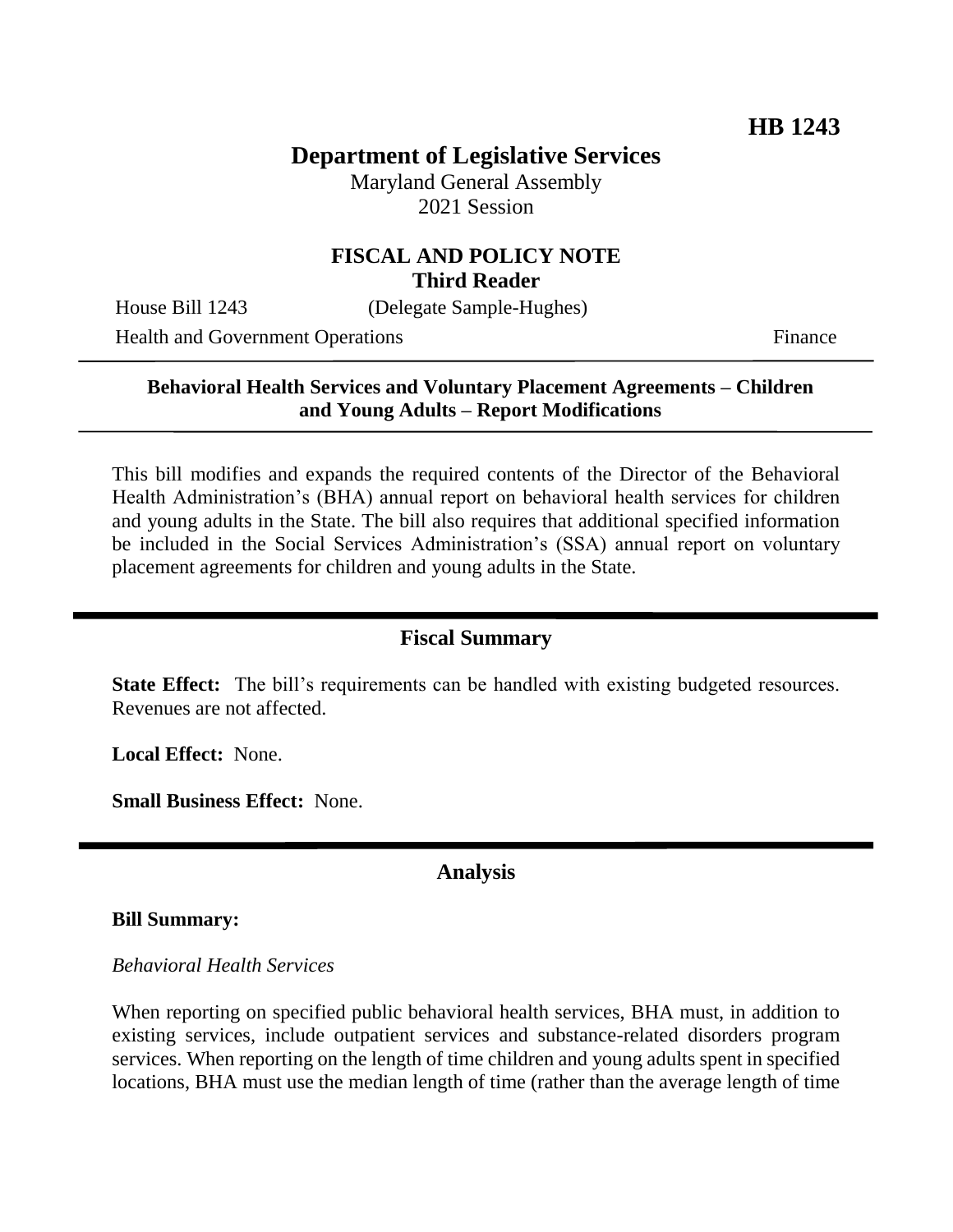under current law). When reporting on children and young adults who were readmitted, BHA must report the number who were readmitted within 30 days (rather than for a 30-day admission). BHA's annual report must also include the number of children and young adults admitted to residential treatment centers during the report year and the number and percentage of children and young adults who used a public behavioral health service provided through telehealth during the reported year. Data in the annual report must be grouped by race and ethnicity, as specified.

## *Voluntary Placement Agreements*

In addition to existing requirements, SSA must include the total number of voluntary placement agreements that were requested for children with a developmental disability who are not also diagnosed with a behavioral health disorder. When a voluntary placement agreement is approved, SSA must report on the type of placement recommended (in addition to reporting on the type of initial placement made as required under current law).

**Current Law:** The Director of BHA in the Maryland Department of Health must prepare an annual report on behavioral health services for children and young adults. The report must include, for children and young adults, (1) the number and percentage who, during the reported year, were eligible for and used specified public behavioral health services; (2) the total expenditure and expenditure per individual for specified services; (3) the total cost per individual for all behavioral health services provided to the individual; (4) the average length of time individuals spent in emergency rooms pending psychiatric inpatient hospitalization or waiting for placement in a residential treatment center; (5) the number of 30-day readmissions at specified facilities; (6) the average length of stay at specified facilities; and (7) the number of discharges and residents at residential treatment centers. The report must group the required information by jurisdiction and by specified age groups.

SSA in the Department of Human Services must prepare an annual report on voluntary placement agreements for children and young adults. The report must include (1) the total number of voluntary placement agreements for children and young adults in the State that were approved, denied, and requested for specified reasons; (2) the reason for any denials; and (3) the type of initial placements for approved agreements. The report must group the required information into specified regions.

Both annual reports must be prepared in consultation with interested stakeholders and submitted to the Governor and the General Assembly.